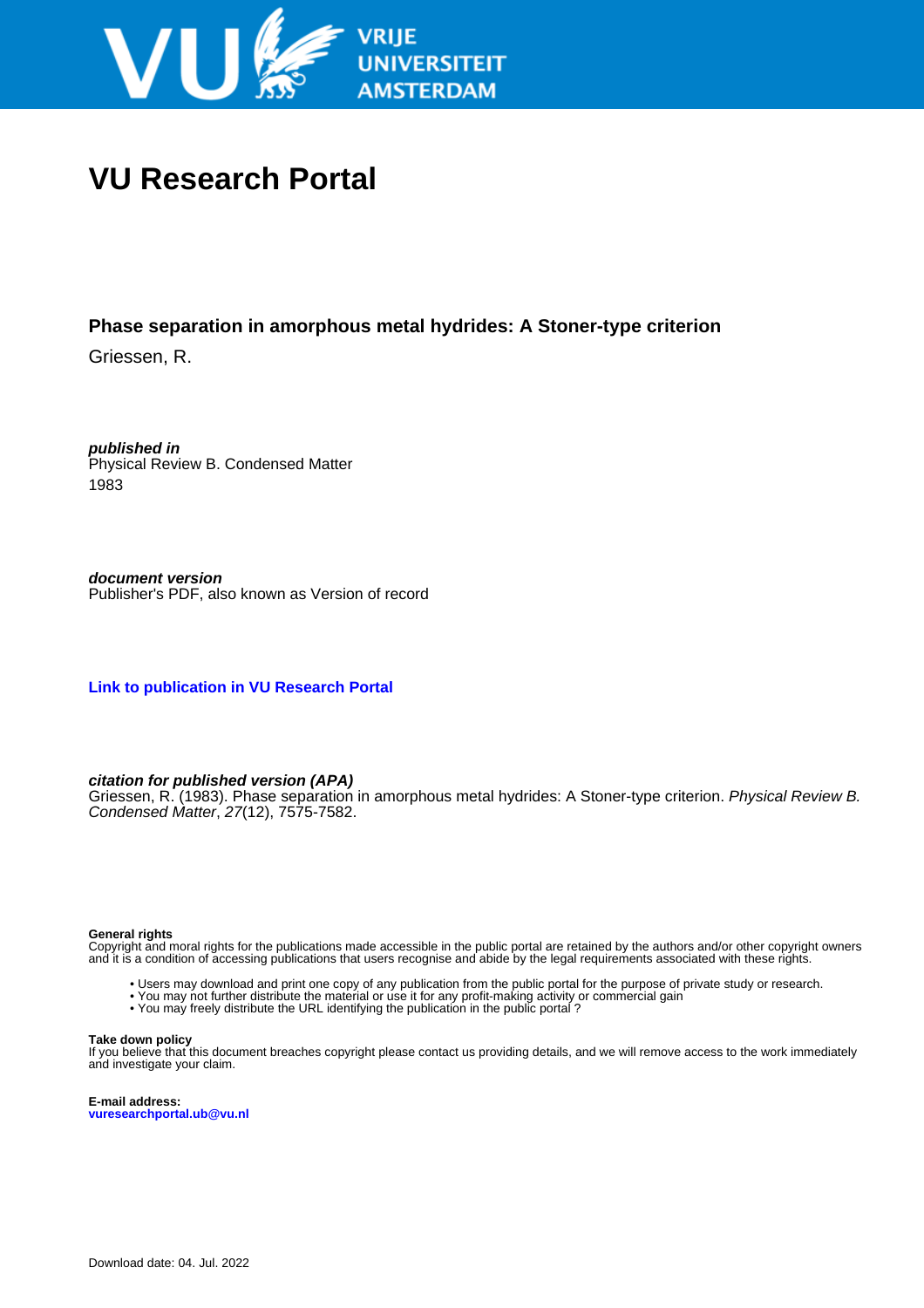## Phase separation in amorphous metal hydrides: A Stoner-type criterion

R. Griessen

Natuurkundig Laboratorium, Vrije Universiteit, 1081-HV Amsterdam, The Netherlands

(Received 18 October 1982)

The existence of dissociation plateaus in the pressure-composition isotherms for hydrogen absorption in amorphous metals is shown to depend on the degree of configurational disorder in the host lattice. Within a mean-field approximation for the attractive elastic hydrogen-hydrogen interaction, the Stoner-type condition  $-an(E_0) \ge 1$  is derived for the existence of a positive critical temperature  $T_c$  [a is a measure of the strength of the effective hydrogen-hydrogen interaction and  $n(E_0)$  is the maximum of the symmetric density-of-sites function  $n(E)$  which describes the spread in the energy of the sites which can be occupied by hydrogen atoms]. Analytical expressions for  $T_c$  are derived for a square and a doublesquare density-of-sites function. These simple models for  $n(E)$  are used to reproduce experimental results on crystalline and amorphous nickel-zirconium hydrides.

#### I. INTRODUCTION

It has recently been shown that amorphous metals can absorb relatively large amounts of hydrogen at moderate pressures.<sup>1-3</sup> To our knowledge the pressure-composition isotherms of all the amorphous alloys investigated so far do not exhibit plateaus. This is a striking result as for some of these alloys it is known that the pressure-composition isotherms for hydrogen absorption in the *crystallized* alloys do have plateaus. A good example is shown in Fig. 1 for the case of  $Ni<sub>50</sub>Zr<sub>50</sub>$ . At 374 K the isotherm measured by Libowitz et al.<sup>4</sup> on crystalline  $Ni_{50}Zr_{50}$  has a plateau at ~0.7 mm Hg while the isotherms of the amorphous substance<sup>1</sup> are very steep in the concentration range between  $c = 0.5$  and 1.0. The purpose of the present work is to show that the absence of phase separation in amorphous metal hydrides is related to the disorder in atomic positions inherent to these materials.

#### II. THEORETICAL MODEL

As a consequence of configurational disorder the energy  $E$  of the interstitial sites which can be occupied by a hydrogen atom varies from site to site. The probability to find a site with an energy between E and  $E + dE$  is given by  $n(E)dE$ , where  $n(E)$  is the density-of-sites function of the metallic glass under consideration. The density-of-sites function is often assumed to be of Gaussian form.<sup>5</sup> For the present discussion we shall, however, only require that

$$
\int_{-\infty}^{+\infty} n(E)dE = 1 , \qquad (1)
$$

which implies that there is on the average one site

per host-metal atom which can be occupied by a hydrogen atom.

The concentration  $c = [H]/[M]$  of hydrogen in the alloy is given by the implicit relation

$$
\int_{-\infty}^{+\infty} n(E)x(E,\mu,T,c)dE = c \tag{2}
$$



FIG. 1. Pressure-composition isotherms of crystalline  $(- - -)$  and amorphous  $(-)$  Ni<sub>50</sub>Zr<sub>50</sub> (from Refs. 1, 2, and 4).

7575

 $27\,$ 

C 1983 The American Physical Society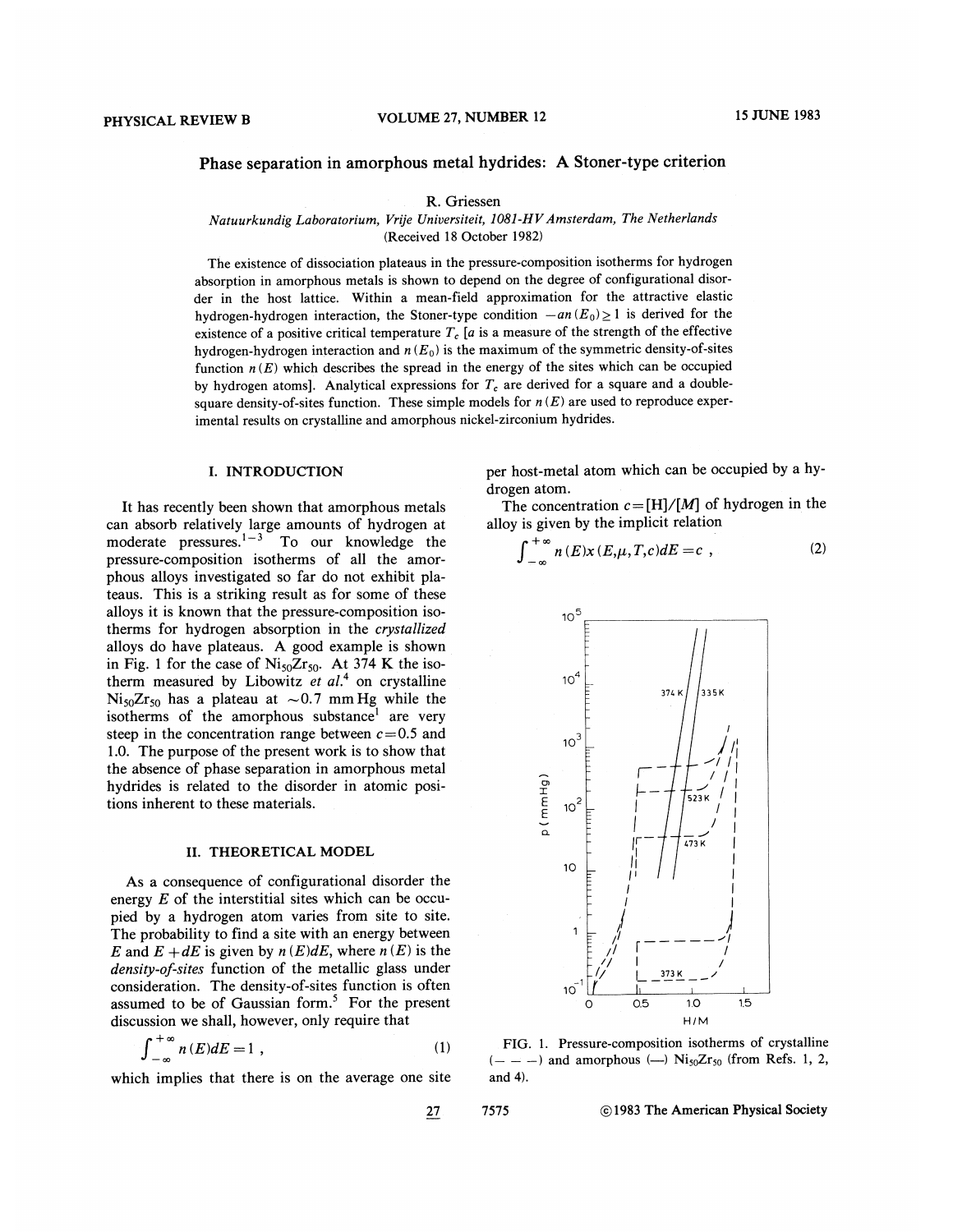where  $x(E,\mu,T,c)$  is the partial concentration of hydrogen occupying sites of potential energy  $E$  at temperature  $T$  when the sample is in contact with hydrogen gas at pressure  $p$ . At equilibrium the chemical potential  $\mu$  of hydrogen dissolved in a metal is related to the chemical potential  $\mu_{\rm H_2}$  of gaseous hydrogen by means of the relation

$$
\mu = \frac{1}{2}\mu_{\rm H_2} = \frac{1}{2}kT\ln(p/p_0'),\tag{3}
$$

where  $p'_0$  varies as  $T^{7/2}$  (see Ref. 6).

In the absence of hydrogen-hydrogen interaction  $x(E,\mu,T)$  is simply given by the Fermi-Dirac distribution function since each site can only be occupied by one hydrogen atom. In the presence of a hydrogen-hydrogen interaction the partial hydrogen concentration  $x$  is readily obtained from the following expression for the chemical potential:

$$
\mu = kT \ln \left[ \frac{x}{1-x} \right] + (E - E_b) + \Delta \mu_{el} + \Delta \mu_{elast}
$$
  
+  $\mu_{vib}$ , (4)

where  $E_b$  is half the binding energy of the  $H_2$  molecule.  $\Delta \mu_{el}$  and  $\Delta \mu_{elast}$  are the "electronic" and "elastic" contributions to the chemical potential and  $\mu_{\text{vib}}$ is the contribution of the vibration of hydrogen in the host lattice. In a good approximation it can be assumed that  $\mu_{\text{vib}}$  is independent of concentration. Furthermore, its temperature dependence is almost the same as that of  $p'_0$  in Eq. (3). For the equilibrium hydrogen-gas pressure we thus obtain

$$
kT \ln \left( \frac{p}{p_0} \right) = 2kT \ln \left( \frac{x}{1-x} \right)
$$
  
+2(E - E<sub>b</sub>) + 2(\Delta \mu\_{el} + \Delta \mu\_{elast}), (5)

where  $p_0$  is now an effective pressure which is essentially constant in the range of temperature  $T \leq T_{\text{recryst}}$ .

In a first approximation the excess electronic contribution  $\Delta \mu_{el}$  is given by

$$
\Delta \mu_{\rm el} = \mu_{\rm el}(c) - \mu_{\rm el} \quad (c = 0) \tag{6}
$$

with

$$
\mu_{\rm el}(c) = \frac{\int EN(E)f(E,c,T)dE}{\int N(E)f(E,c,T)dE} \quad , \tag{7}
$$

where  $f(E,c,T)$  is the Fermi-Dirac distribution function for the electrons in a metal-hydrogen system with  $[H]/[M] = c$ . Since in this work we are primarily interested in the effect of configurational disorder on pressure-composition isotherms we shall evaluate Eq. (7) to lowest order in the total concentration<sup>7</sup> and neglect the weak temperature dependence in the Fermi-Dirac distribution function. One then obtains

$$
\Delta \mu_{\rm el} = a_{\rm el} c = \frac{\alpha}{N(E_F)} c \quad , \tag{8}
$$

where  $N(E_F)$  is the electronic density of states at the Fermi energy  $E_F$  and  $\alpha$  is the fraction of electrons per added hydrogen which fill states at  $E_F$ .<sup>8-10</sup>

On the basis of existing theories<sup>11-13</sup> of the elastic interaction between two hydrogens (or defects in general) one finds that

$$
\Delta \mu_{\text{elast}} = a_{\text{elast}} c = -\frac{P^2}{\Omega B} \frac{2}{3} \left( \frac{1 - 2\nu}{1 - \nu} \right) c \tag{9}
$$

where  $\Omega$  is the atomic volume, P the trace of the dipole moment tensor, B the bulk modulus, and  $\nu$  the Poisson ratio of the material under consideration. From thermodynamical considerations it is known that  $B > 0$  and that  $0 \le v < \frac{1}{2}$ . Therefore,  $a_{\text{elast}}$  is always negative if the hydrogen-hydrogen interaction is mediated by the dilation of the host-metal matrix. This attractive interaction is responsible for the existence of miscibility gaps in many crystalline metal hydrides. Since amorphous metals do not contain dislocations it is reasonable to assume that Eq. (9) will also hold for the amorphous metal hydrides considered in this work. In the remaining part of this paper we shall therefore discuss the properties of the following version of Eq. 5:

$$
\ln\left(\frac{p}{p_0}\right) = 2\ln\left(\frac{x}{1-x}\right) + \frac{2}{kT}(E - E_b + ac) \quad (10)
$$

with

$$
a = a_{\text{el}} + a_{\text{elast}} \tag{11}
$$

For crystalline materials the density-of-sites function  $n(E)$  is a  $\delta$  function (a set of  $\delta$  functions in the general case), and according to Eq. (2) there is no difference between partial and total concentrations  $x$ and c. Equation (1) reduces then to a well-known expression first derived by Lacher<sup>14</sup> to describe the absorption of hydrogen in palladium.

For amorphous materials the difference between partial and total concentration is essential. The entropy term  $\ln[x/(1-x)]$  depends only on the occupation of the sites of a given energy. The hydrogen-hydrogen interaction term ac, on the other hand, depends on the total concentration since it is assumed to arise (i) from the dilation of the metal matrix by all hydrogen atoms present in the sample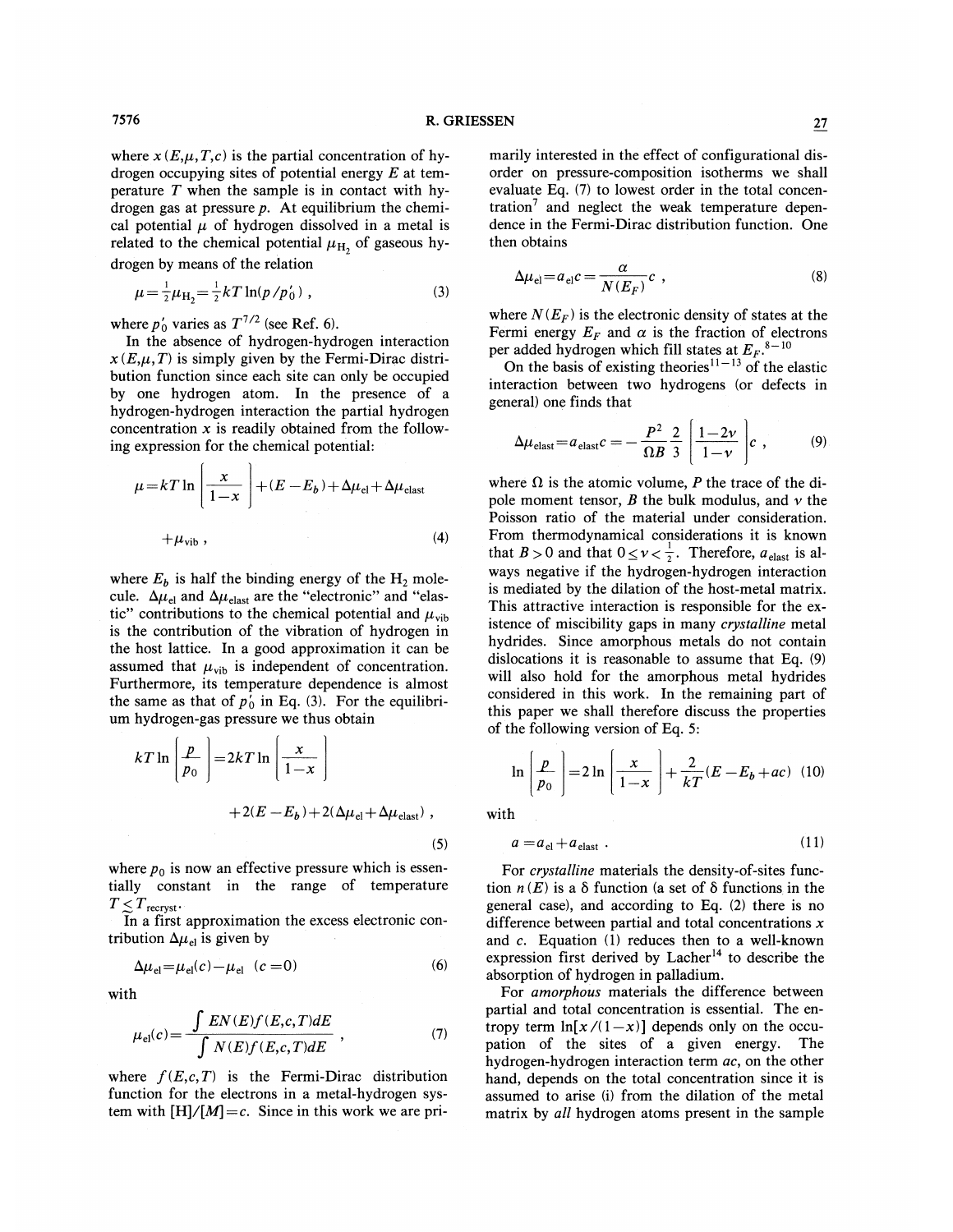and (ii) from a shift of the Fermi energy of the electrons.

The distribution function  $x(E,\mu,T,c)$  corresponding to Eq. (10) is still of the Fermi-Dirac form, i.e.,

$$
x(E, \mu, T, c) = \frac{1}{e^z + 1}
$$
 (12)

with  $z = (E - E_b + ac - \mu)/kT$ , but the effective chemical potential  $\mu_F = E_b + \mu - ac$  is now explicitly concentration dependent. The pressure-composition isotherms corresponding to Eq. (5) are given by the condition

$$
c = \int_{-\infty}^{+\infty} n(E) \frac{1}{e^z + 1} dE \tag{13}
$$

The condition for the existence of plateaus in the pressure-composition isotherms is that the critical temperature  $T_c$  must be positive. The critical temperature is determined by the two conditions<sup>6</sup>

$$
\left. \frac{\partial \mu}{\partial c} \right|_{c_c, T_c, p_c} = 0 \tag{14}
$$

and

$$
\left. \frac{\partial^2 \mu}{\partial c^2} \right|_{c_c, T_c, p_c} = 0 , \qquad (15)
$$

where  $c_c$ ,  $T_c$ , and  $p_c$  are the critical concentration, temperature, and pressure. These two relations lead to the conditions

$$
T_c = -\frac{a}{2k} \int_{-\infty}^{+\infty} n(E) \frac{1}{1 + \cosh z_c} dE \tag{16}
$$

and

$$
0 = \int_{-\infty}^{+\infty} n(E) \frac{\sinh z_c}{\left(1 + \cosh z_c\right)^2} dE \tag{17}
$$

with

$$
z_c = (E - \mu_F^c) / (kT_c) \tag{18}
$$

where  $\mu_F^c$  is the chemical potential  $\mu_F$  evaluated at the critical point.

For the case of a simply peaked density-of-sites curve  $n(E)$  which is symmetric with respect to an energy  $E_0$  the integral in Eq. (17) vanishes only if

$$
\mu_F^c \equiv E_b + \mu_c - ac = E_0 \tag{19}
$$

i.e., if the function

 $\sinh z_c/(1+\cosh z_c)^2$ 

is antisymmetric with respect to  $E = E_0$ . Introducing Eq.  $(19)$  in Eqs.  $(13)$  and  $(16)$  we obtain

$$
c_c = \frac{1}{2} \tag{20}
$$

and

$$
T_c = -\frac{a}{2k} \int_{-\infty}^{+\infty} n(E) \frac{1}{1 + \cosh[(E - E_0)/kT_c]} dE
$$
 (21)

This implicit equation for  $T_c$  leads to the following conclusions:

(i) The critical temperature for hydrogen in an amorphous material is always lower than the  $T_c$  of the pressure-composition isotherms of a crystalline material with the same hydrogen-hydrogen interaction strength a. This follows from the fact that the integrand in Eq. (21) is always smaller than  $\frac{1}{2}$  and that for crystalline materials  $T_c$  (crystalline)  $=-a/(4k).$ 

(ii) A positive critical temperature  $T_c$  is only possible if the hydrogen-hydrogen interaction is sufficiently attractive. In the limit  $T_c \rightarrow 0$ , Eq. (21) reduces to  $a = -1/n(E_0)$ , and consequently  $T_c \ge 0$ requires that

$$
-an(E_0) \ge 1 \tag{22}
$$

This condition is analogous to the well-known Stoner<sup>15,16</sup> condition  $IN(E_F) \ge 1$  for the existence of ferromagnetism. The strength  $(-a)$  of the hydrogenhydrogen interaction plays the same role as the exchange interaction parameter I. As mentioned earlier the density of sites,  $n(E)$ , is the analog of the density of states,  $N(E)$ , for electrons.

In crystallized alloys the density-of-sites function is not necessarily a  $\delta$  function. The width of  $n(E)$ will, however, be much smaller than in amorphous materials. The experimental observation of the absence of plateaus in amorphous substances indicates, therefore, that the width  $2\Delta \approx 1/n(E_0)$  of  $n(E)$  is such that  $2\Delta > -a$ . In crystallized substances  $2\Delta \ll -a$  (we assume here that  $a < 0$ ). Considering that in crystalline hydrogen absorbers<sup>17</sup> such as Pd, Nb, V, and Ta,  $a \approx -0.2$  eV, one expects that  $2\Delta > 0.2$  eV in amorphous materials. An experimental confirmation of this point will be given in the next section.

The aforementioned conclusions are also valid for a general form of the density-of-sites function. For a general  $n(E)$  the value of  $\mu_F^c$  which satisfies Eq. (17) is, however, not simply related to the characteristic form of the density of sites. Furthermore, for a multipeaked function Eq. (17) can be satisfied by several different values of  $\mu_F^c$ . The Stoner-type condition (22) has then to be written

$$
-an(E = \mu_F^c) \ge 1 \tag{23}
$$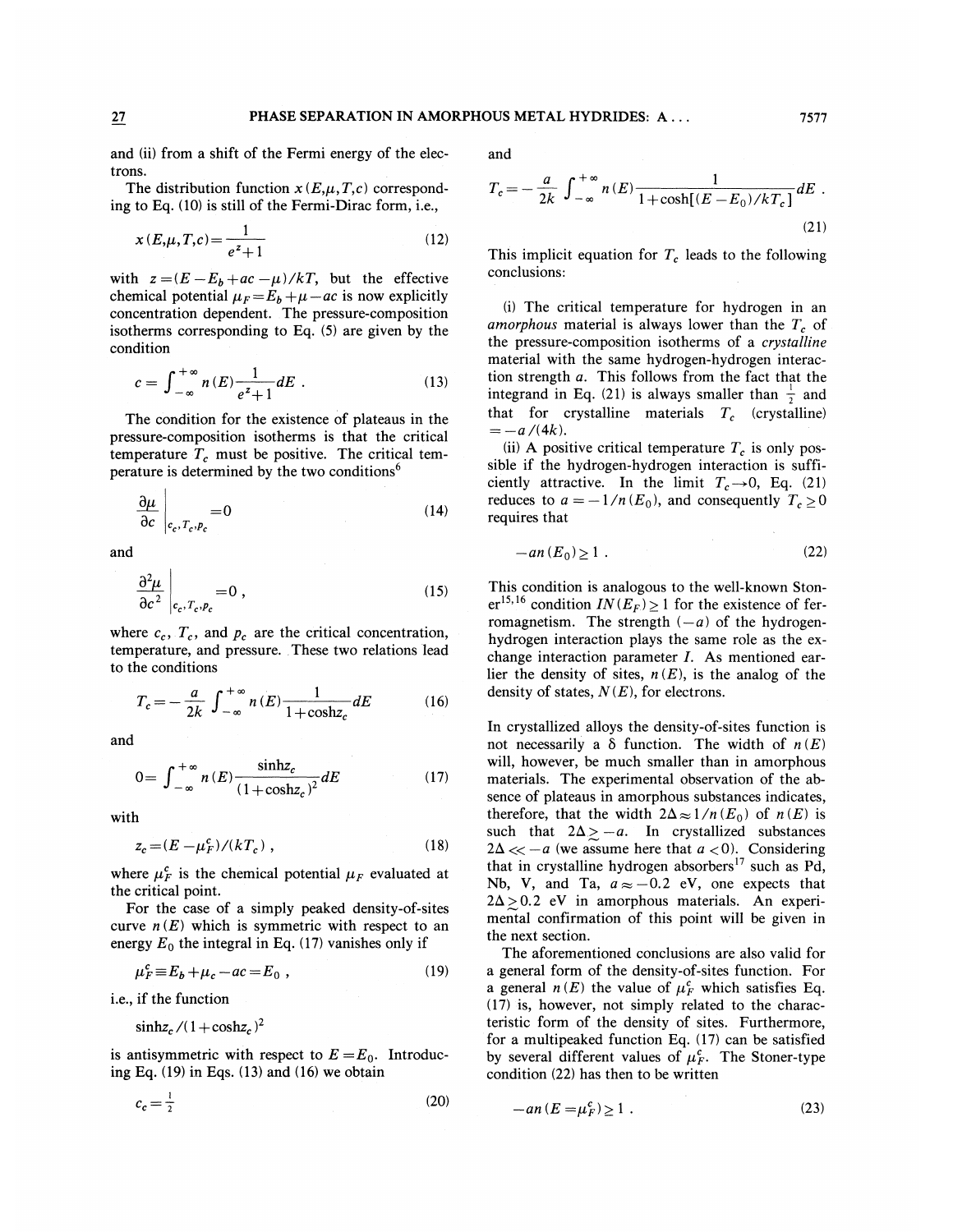The case of a double-peaked density-of-sites function shall be considered in Sec. III B.

#### **III. SIMPLE MODELS**

## A. The square density-of-sites model

In order to obtain analytical expressions for the pressure-composition isotherms of an amorphous substance we consider here the case of a square density-of-sites curve such that

$$
n(E) = 1/2\Delta \text{ for } E_0 - \Delta \le E \le E_0 + \Delta
$$
  
\n
$$
n(E) = 0 \text{ otherwise.}
$$
 (24)

The total hydrogen concentraction  $c$  is then given by

$$
c = \frac{1}{2\Delta} \int_{E_0 - \Delta}^{E_0 + \Delta} \frac{1}{e^z + 1} dE , \qquad (25)
$$

from which it follows that

$$
\frac{1}{2}\ln\left(\frac{p}{p_0}\right) = \frac{E_0 - E_b + ac - \Delta}{kT}
$$

$$
+ \ln\left(\frac{e^{2\Delta c/kT} - 1}{1 - \exp[2\Delta(c - 1)/kT]}\right).
$$
\n(26)

Pressure-composition isotherms corresponding to various values of the width  $2\Delta$  of the density-of-sites curve are given in Figs. 2(a)-(2c). For  $\Delta = 0$ , Eq. (26) reduces to Lacher's expression

$$
\frac{1}{2}\ln\left(\frac{p}{p_0}\right) = \frac{E_0 - E_b + ac}{kT} + \ln\left(\frac{c}{1 - c}\right). \tag{27}
$$

For  $\Delta < -a/2$  the isotherms exhibit plateaus in agreement with the criterion for  $T_c \ge 0$  given in Eq. (22). The critical temperature decreases with increasing disorder according to

$$
\frac{T_c}{T_c(\Delta=0)} = 2 \frac{\delta}{\ln[(1+\delta)/(1-\delta)]}, \qquad (28)
$$

where  $\delta = -2\Delta/a$ . This function is indicated in Fig. 3. At low values of  $\delta$ ,  $T_c$  varies quadratically with the disorder  $\Delta$ . Above  $\delta = 1$  the critical point does not exist anymore and the isotherms do not exhibit plateaus. In this high-disorder regime the isotherms resemble those of a crystalline substance  $(\Delta=0)$  with a *repulsive* hydrogen-hydrogen interaction  $(a > 0)$ , i.e., the isotherms flatten with *increas*ing temperature [see Fig. 2(c)].

## B. The double-square density-of-sites model

Amorphous materials are alloys of two or several elements. Even in crystallized form these alloys will



FIG. 2. Pressure-composition isotherms for hydrogen absorption in (a) a perfectly crystallized substance with  $\Delta = 0$ , (b) an amorphous substance with  $\Delta = 0.172$  eV (2000 K), and (c) an amorphous substance with  $\Delta = 0.345$ eV (4000 K). For the three cases  $E_0 - E_b = -0.086$  eV  $(-1000 \text{ K})$  and  $a = -0.345 \text{ eV}$  (-4000 K). In curve (a) the critical temperature is  $T_c = 1000$  K while in (b)  $T_c = 0$ K since  $2\Delta = -a$ . For clarity the plateaus which would result from the application of Maxwell's construction to the isotherms are not shown in Fig.  $2(a)$ .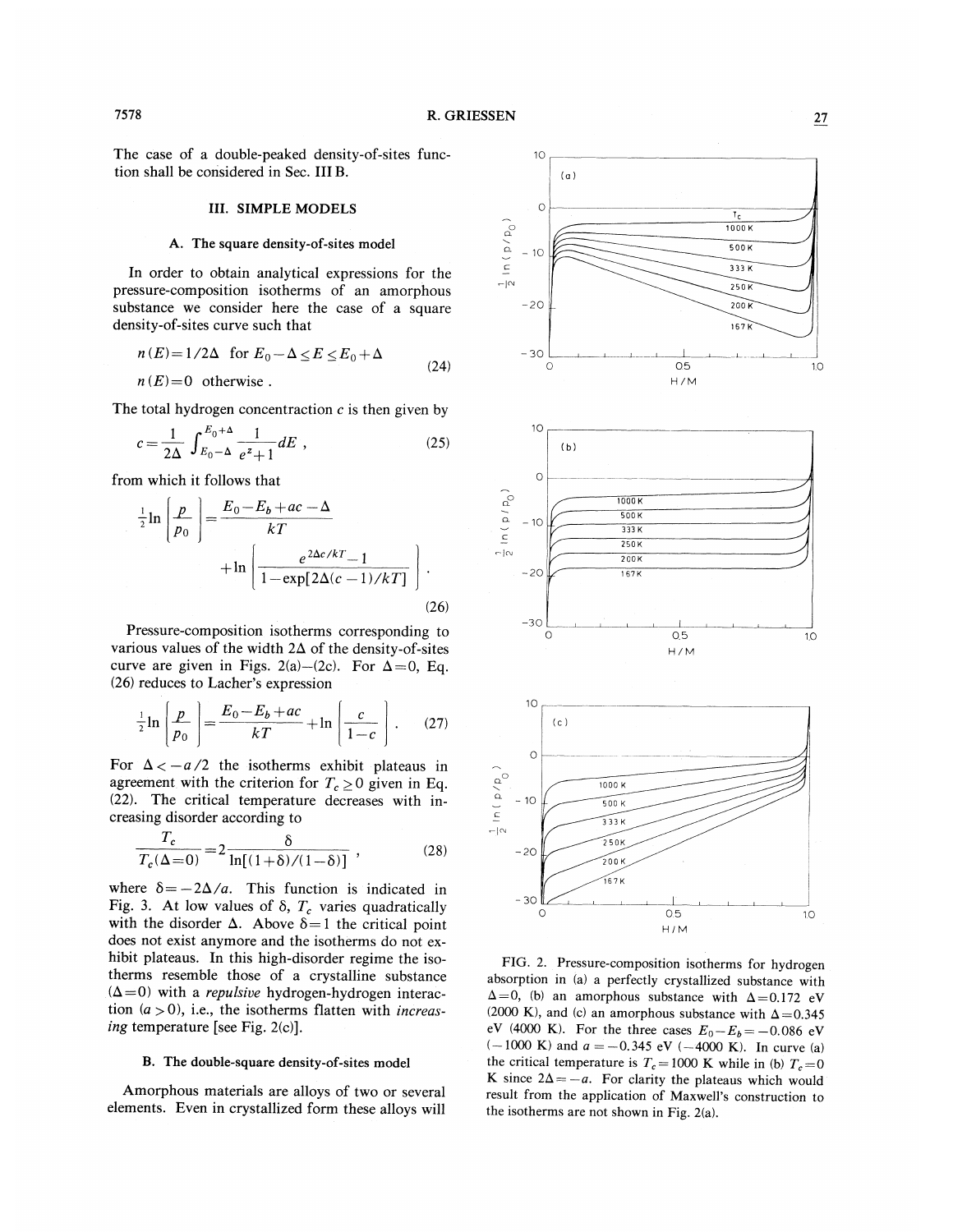

FIG. 3. Critical temperature as a function of the "disorder" parameter  $-2\Delta/a$ .  $T_c$  is normalized to the perfect crystal value  $T_c(\Delta=0) = -a/4k$ .

in general contain several possible interstitial sites which can be occupied by hydrogen. The densityof-sites function  $n(E)$  of the crystallized alloys consists then of various  $\delta$  functions. In the amorphous state these  $\delta$  functions are smeared out and may even overlap each other. A simple model which can be used to discuss the isotherms of many-sites systems is the double-square density-of-sites model shown in Fig. 4.

The isotherms corresponding to this model are obtained by integration of Eq. (13). This leads to

$$
\frac{1}{2}\ln\left(\frac{p}{p_0}\right) = \frac{E_0 - E_b + ac}{kT} + \ln\left(\frac{K}{L}\right)
$$
 (29)

with

$$
K = e^{-2\Delta/kT} - \exp[2\Delta(2c-1)/kT]
$$
 (30a)

and



FIG. 4.  $n(E)$  for the double-square density-of-sites model.

$$
L = M \cosh\left(\frac{S}{kT}\right)
$$
  

$$
- \left[M^2 \cosh^2\left(\frac{S}{kT}\right) - K\left\{1 - \exp[4\Delta(c-1)/kT]\right\}\right]^{1/2},
$$
 (30b)

where

$$
M = \exp[\Delta(4c-3)/kT] - e^{-\Delta/kT}.
$$
 (30c)

For a perfectly crystallized substance  $\Delta = 0$  and the isotherms have two plateaus as shown in Fig. 5(a). There are two critical points and the critical concentrations are  $c_1 \approx 0.25$  and  $c_2 \approx 0.75$ . With increasing disorder the two plateaus disappear and one obtains the situation shown in Fig. 5(b). As  $\Delta > S$  the twosquare density of sites centered at  $E_0 + S$  and  $E_0 - S$ overlap each other and  $n(E)$  now has a maximum at  $E_0$  such that  $n(E_0) = 1/2\Delta$ . From the condition (22) it follows that  $T_c \ge 0$  if  $2\Delta < -a$ . This is the same criterion as for the single-square density-ofsites model. The width of the plateaus is, however, drastically reduced as can be seen by comparing Fig.  $2(b)$  with Fig.  $5(b)$ .

The dependence of  $T_c$  on disorder for metalhydrogen systems with  $S=0.1293$  eV (=1500 K) is indicated in Fig. 6 for various values of the hydrogen-hydrogen interaction parameter a. In region II the system has two different critical concentrations while in the rest of the diagram (region I) there is only one critical point.

The dependence of  $T_c$  on the parameters  $\Delta$ , S, and a cannot be given analytically. However, some special points of the curves in Fig. 6 are determined by simple general relations. For example, the separation line between the one-plateau and two-plateau regions at  $\Delta = 0$  is determined by the conditions

$$
-a/S = 4.6685 \tag{31a}
$$

and

$$
kT_c^0/S = 0.6480 \tag{31b}
$$

For  $-a > -a_0 > 0$  (weak attractive hydrogenhydrogen interaction)  $kT_c$  is approximately equal to  $-a/8$ . For  $a < a<sub>0</sub>$  (strong attractive interaction) the critical temperature is determined by the condition

$$
1 + \cosh\left(\frac{S}{kT_c}\right) + \frac{a}{2kT_c} = 0.
$$
 (32)

For  $\Delta < S$ ,  $T_c$  vanishes for  $a = -4\Delta$ , while for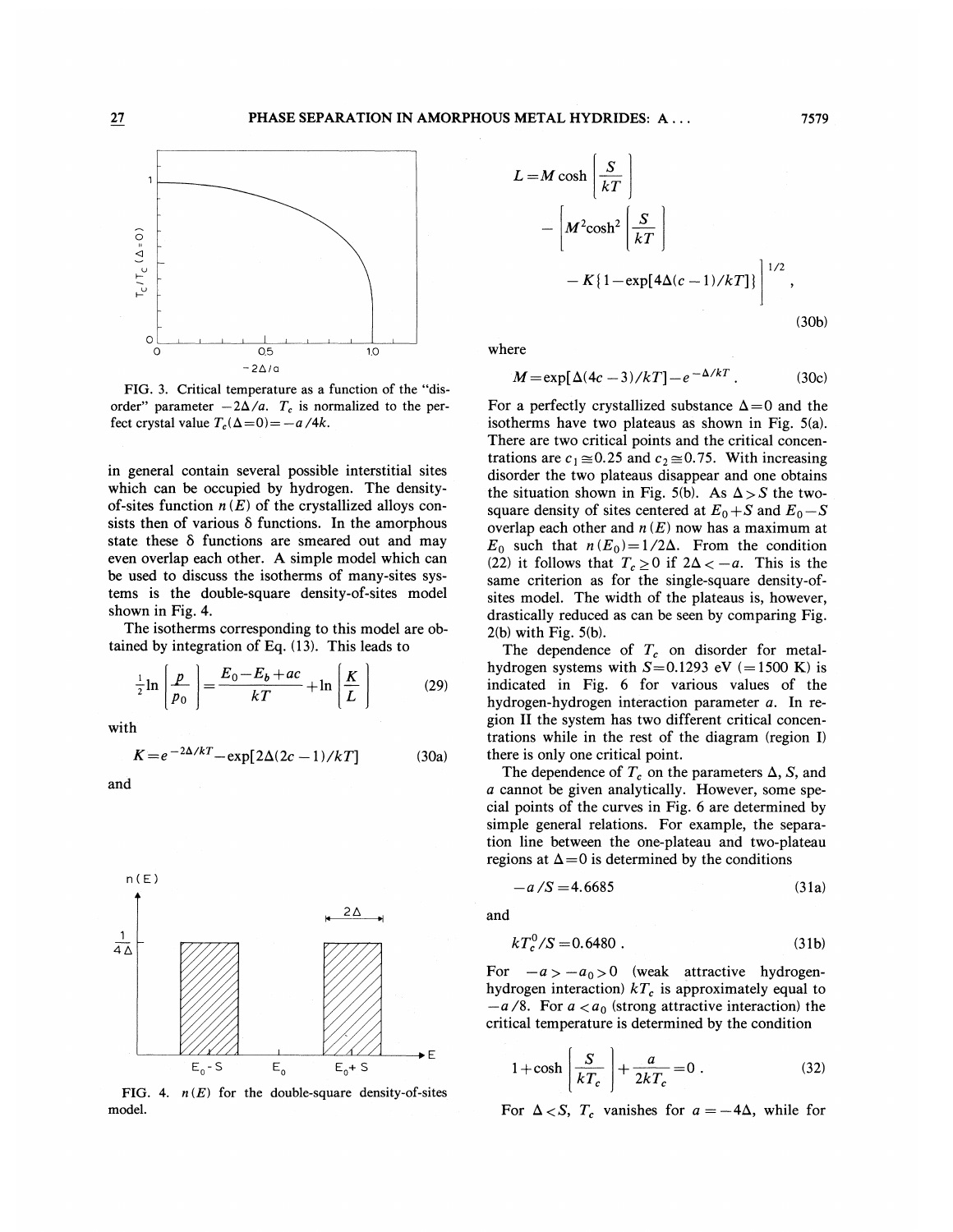

FIG. 5. Pressure-composition isotherms for hydrogen absorption in (a) a perfectly crystallized substance  $(\Delta = 0)$ and (b) in an amorphous substance with  $\Delta = 0.172$  eV  $(2000 \text{ K})$ . For both substances the hydrogen-hydrogen interaction is attractive  $[a = -0.345 \text{ eV} (-4000 \text{ K})]$ ,  $S = 0.129$  eV (1500 K), and  $E_0 - E_b = -0.086$  eV (1000  $K$ ).

 $\Delta > S$ ,  $T_c = 0$  for  $a = -2\Delta$ . For  $\Delta = S$  the doublesquare density-of-sites model reduces to the singlesquare model described above.

To conclude this section we show that the  $Ni_{50}Zr_{50}H_x$  data in Fig. 1 can be reproduced qualitatively by means of the aforementioned simple models. In both crystalline and amorphous  $Ni_{50}Zr_{50}$ we assume that the hydrogen-hydrogen interaction is attractive with  $a = -0.4309$  eV (-5000 K). The plateau pressures can then be fitted with  $E_0 - E_b = -0.1896$  eV (-2200 K) and S = 0.181 eV  $(=2100 \text{ K})$  (see Figs. 7(a) and 7(b)]. For the amorphous alloy the best fit is obtained by taking  $S = \Delta = 0.2585$  eV (=3000 K). The equality of S and  $\Delta$  implies that in Ni<sub>50</sub>Zr<sub>50</sub> the actual densityof-sites function may be simulated by a single-



FIG. 6. Influence of disorder on the critical temperature of a metal hydrogen system with a double-square density-of-sites function [with  $S = 0.129$  eV (= 1500 K) and  $E_0 - E_b = -0.086$  eV (-1000 K)] for various values of the hydrogen-hydrogen interaction parameters  $a$  (given in K).

square distribution function of width  $4S = 1.034$  eV  $(=12000 \text{ K})$ . It would be interesting to obtain a confirmation of this large value from an independent experiment such as internal friction or Gorsky effect.

#### IV. CONCLUSIONS

By means of a mean-field description of the hydrogen-hydrogen interaction we have shown that the critical temperature for hydrogen dissolved in a metal is positive if  $-an(\mu_F^c) \ge 1$ . This Stoner-type condition is not satisfied in systems which have (i) a low density of electronic states at  $E_F$  [see Eq. (8)] and/or (ii) a significant configurational disorder.

In Ni-Zr alloys the electron density of states  $N(E_F)$  is relatively high<sup>18,19</sup> and the absence of phase separation is mainly due to disorder. For Pd-Si or Pd-Cu-Si (Ref. 20) alloys, on the other hand, the small value of  $N(E_F)$  results in a positive (i.e., repulsive) hydrogen-hydrogen interaction (although the observed expansion of these alloys during hydrogenation implies that the elastic hydrogen-hydrogen interaction parameter  $a_{\text{elast}}$  is *negative*). The absence of dissociation plateaus in these alloys is therefore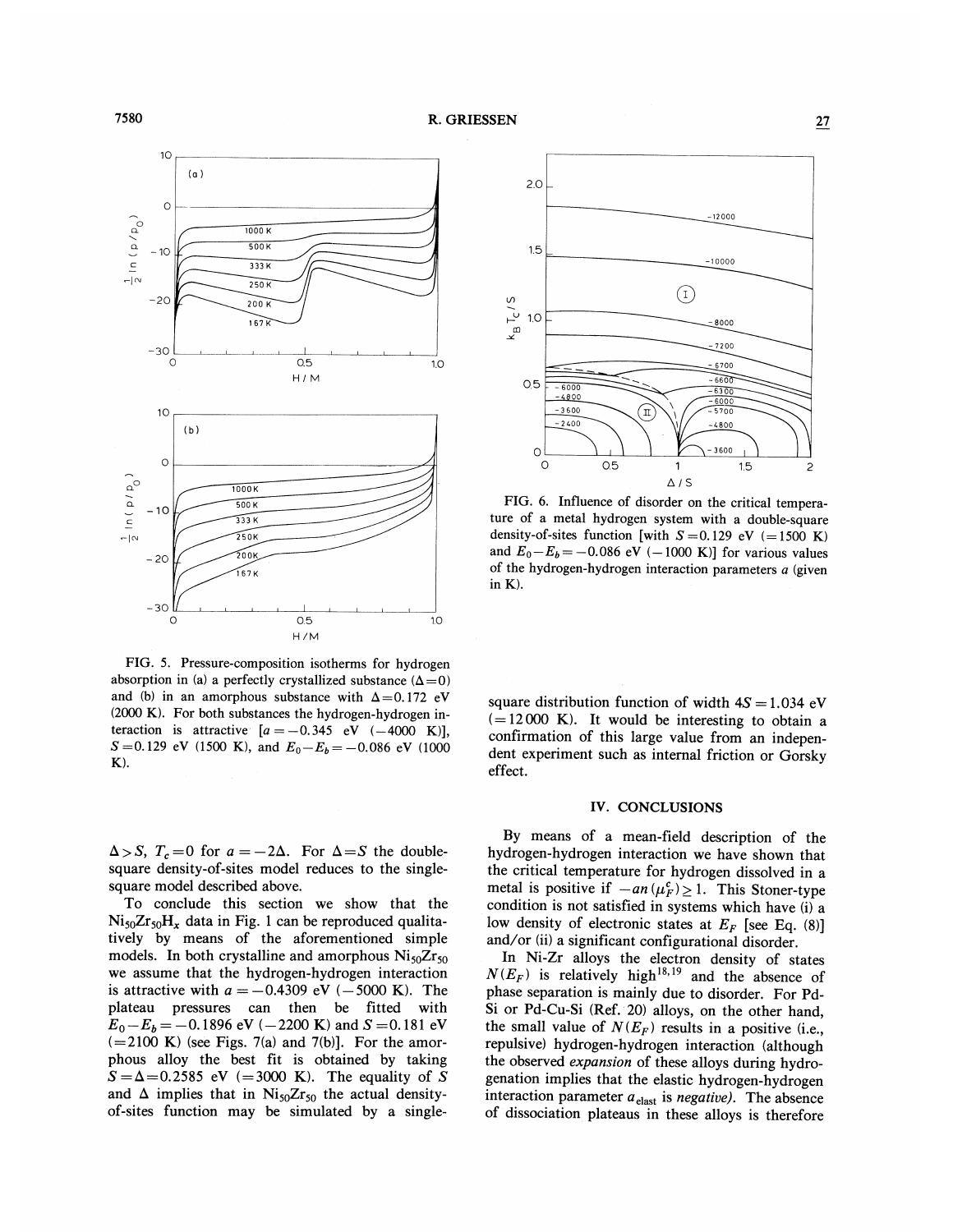

FIG. 7. Pressure-composition isotherms (without Maxwell construction) of (a) crystalline and (b) amorphous  $Ni_{50}Zr_{50}$  as predicted by the double-square densityof-sites model. The values of the parameters  $E_0$ , S, and  $\Delta$ used in the calculation of these isotherms are indicated in the text.

not primarily due to disorder. This explains why only minor changes occur in the hydrogen absorption isotherms of amorphous  $Pd_{80}Si_{20}H_r$  (Ref. 5) and  $Pd_{77}$ ,  $Cu_6Si_{16}$ ,  $H_r$  (Ref. 5) after recrystallization.

To conclude, it is interesting to make a prediction for which the amorphous metal-hydrides phase separation is most likely to occur. Since the strength of the elastic hydrogen-hydrogen interaction does not show strong variations from metal to metal, the parameter a will be most negative for alloys with a high density of electronic states at  $E_F$ , i.e., with a large electronic specific heat. Furthermore, the crystalline alloys should not have a large number of inequivalent interstitial sites, since in the amorphous state the broadening of the individual density-of-sites functions would result in a very broad total density-of-sites function and thus to a low value of  $n(\mu_F^c)$ . The latter requirement seems to favor binary alloys over ternary or quaternary metallic glasses. On the basis of these general arguments one would expect  $Zr_{70}Pd_{30}$ ,  $Zr_{70}Cu_{30}$ ,  $La_{76}Au_{24}$ , and  $Zr_{76}Rh_{24}$  to be potential candidates for amorphous alloys with a positive critical temperature.

#### **ACKNOWLEDGMENTS**

The author would like to acknowledge illuminating discussions with Dr. H. U. Künzi, B. M. Geerken, and R. Feenstra. He would also like to thank Dr. F. Spit and Professor S. Radelaar for making available results on amorphous Ni-Zr hydrides prior to publication.

- <sup>1</sup>F. Spit, Ph.D. thesis, University of Utrecht (The Netherlands), 1982 (unpublished).
- <sup>2</sup>F. H. M. Spit, J. W. Drijver, and S. Radelaar, Scr. Metall. 14, 1071 (1980).
- $3H$ . U. Künzi (private communication).
- <sup>4</sup>G. G. Libowitz, H. F. Hayes, and T. R. P. Gibb, Jr., J. Phys. Chem. 62, 76 (1958).
- <sup>5</sup>R. Kirchheim, F. Sommer, and G. Schluckebier, Acta Metall. 30, 1059 (1982).
- <sup>6</sup>L. D. Landau and E. M. Lifshitz, Statistical Physics (Pergamon, Oxford, 1980), Vol. 5.
- <sup>7</sup>This approach is only valid if  $N(E)$  is constant. If  $E_F$ falls near a high density-of-states peak in  $N(E)$ ,  $\Delta \mu_{el}$ depends strongly on the hydrogen concentration. Such a situation is found for hydrides of pure Pd and palladium-based alloys [see, e.g., E. Wicke and H. Brodowsky, in Topics in Applied Physics Vol. 29, Hydrogen

in Metals II, edited by G. Alefeld and J. Vökl (Springer, Berlin, 1978), p. 73; and T. Tanaka, M. Keita, and D. E. Azofeifa, Phys. Rev. B 24, 1771 (1981).

- 8A. C. Switendick, in Topics in Applied Physics Vol. 28, Hydrogen in Metals I, edited by G. Alefeld and J. Vökl (Springer, Berlin, 1978), p. 101.
- <sup>9</sup>R. Griessen and L. M. Huisman, Proceedings of the International Symposium on Electronic Structure of Metal Hydrides, Richmond 1982 (in press).
- <sup>10</sup>H. L. M. Bakker, R. Feenstra, R. Griessen, L. M. Huisman, and W. J. Venema, Phys. Rev. B 26, 5321 (1982).
- <sup>11</sup>H. Wagner and H. Horner, Adv. Phys. 23, 587 (1974).
- <sup>12</sup>J. W. Cahn, Acta Metall. **2**, 795 (1961).
- <sup>13</sup>J. D. Eshelby, J. Appl. Phys. 25, 255 (1954).

<sup>15</sup>D. M. Edwards, Physica (Utrecht) 91B, 3 (1977).

<sup>14</sup>J. R. Lacher, Proc. R. Soc. London, Ser. A 161, 525  $(1937).$